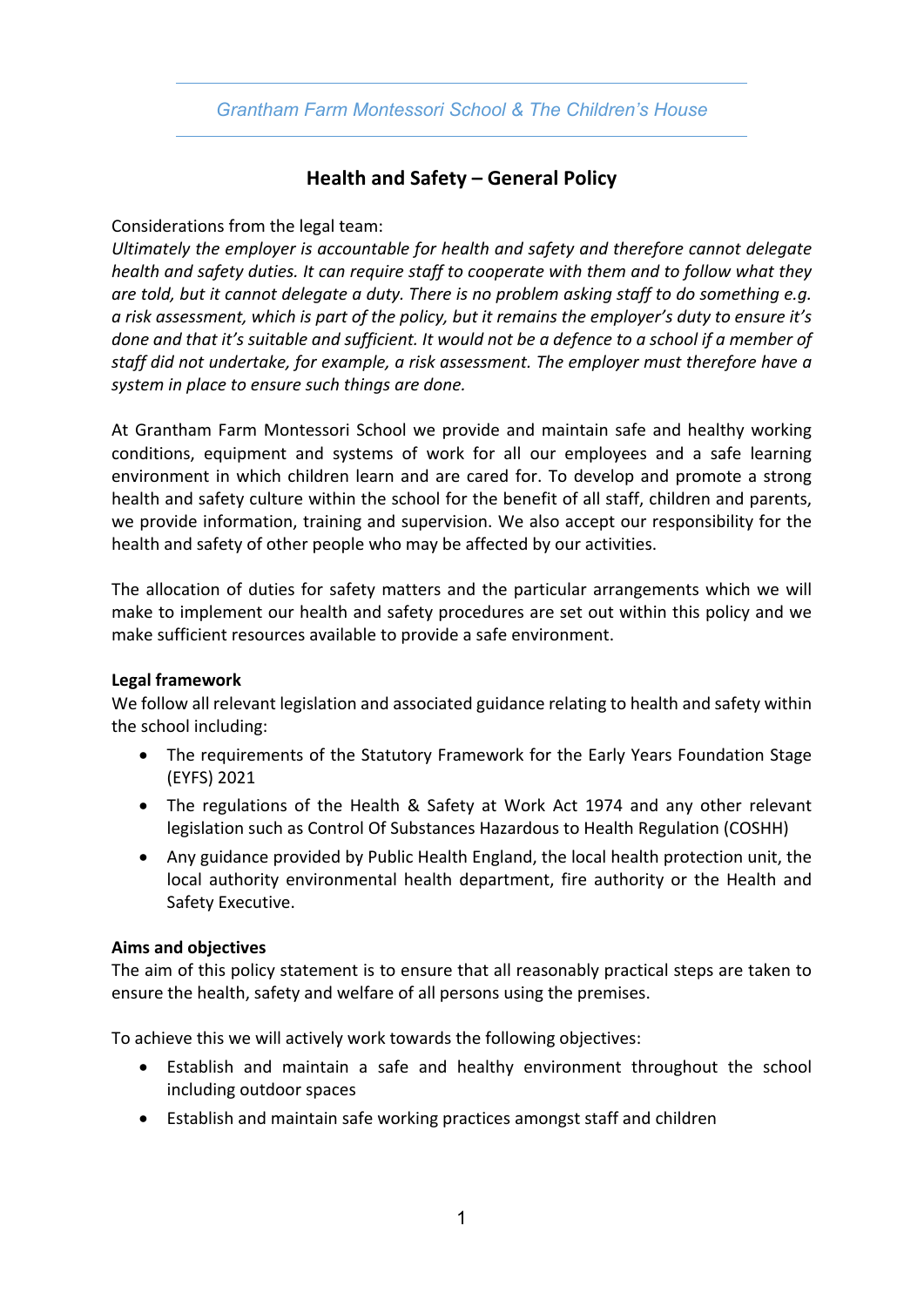- Make arrangements for ensuring safety and the minimising of risks to health in connection with the use, handling, storage and transport of hazardous articles and substances
- Ensure the provision of sufficient information, instruction and supervision to enable all people working in or using the school to avoid hazards and contribute positively to their own health and safety and to ensure that staff have access to regular health and safety training
- Maintain a healthy and safe school with safe entry and exit routes
- Formulate effective procedures for use in case of fire and other emergencies and for evacuating the school premises. Practice this procedure on a regular basis to enable the safe and speedy evacuation of the school
- Maintain a safe working environment for pregnant workers or for workers who have recently given birth, including undertaking appropriate risk assessments
- Maintain a safe environment for those with special educational needs and disabilities and ensure all areas of the school are accessible (wherever practicable)
- Provide a safe environment for students or trainees to learn in
- Encourage all staff, visitors and parents to report any unsafe working practices or areas to ensure immediate response by the management.

We believe the risks in the school environment are low and we will maintain the maximum protection for children, staff and parents. The school will:

- Ensure all entrances and exits from the building, including fire exits are clearly identifiable, free from obstruction and easily opened from the inside
- Regularly check the premises room by room for structural defects, worn fixtures and fittings or electrical equipment and take the necessary remedial action
- Ensure that all staff, visitors, parents and children are aware of the fire procedures and regular fire drills are carried out
- Have the appropriate fire detection and control equipment which is checked regularly to make sure it is in working order
- Ensure that all members of staff are aware of the procedure to follow in case of accidents for staff, visitors and children
- Ensure that all members of staff take all reasonable action to control the spread of infectious diseases and wear protective gloves and clothing where appropriate
- Ensure there are suitable hygienic changing facilities (see infection control policy)
- Prohibit smoking on the school premises
- Prohibit any contractor from working on the premises without prior discussion with the officer in charge
- Encourage children to manage risks safely and prohibit running inside the premises unless in designated areas
- Risk assess all electrical sockets and take appropriate measures to reduce risks where necessary and ensure no trailing wires are left around the school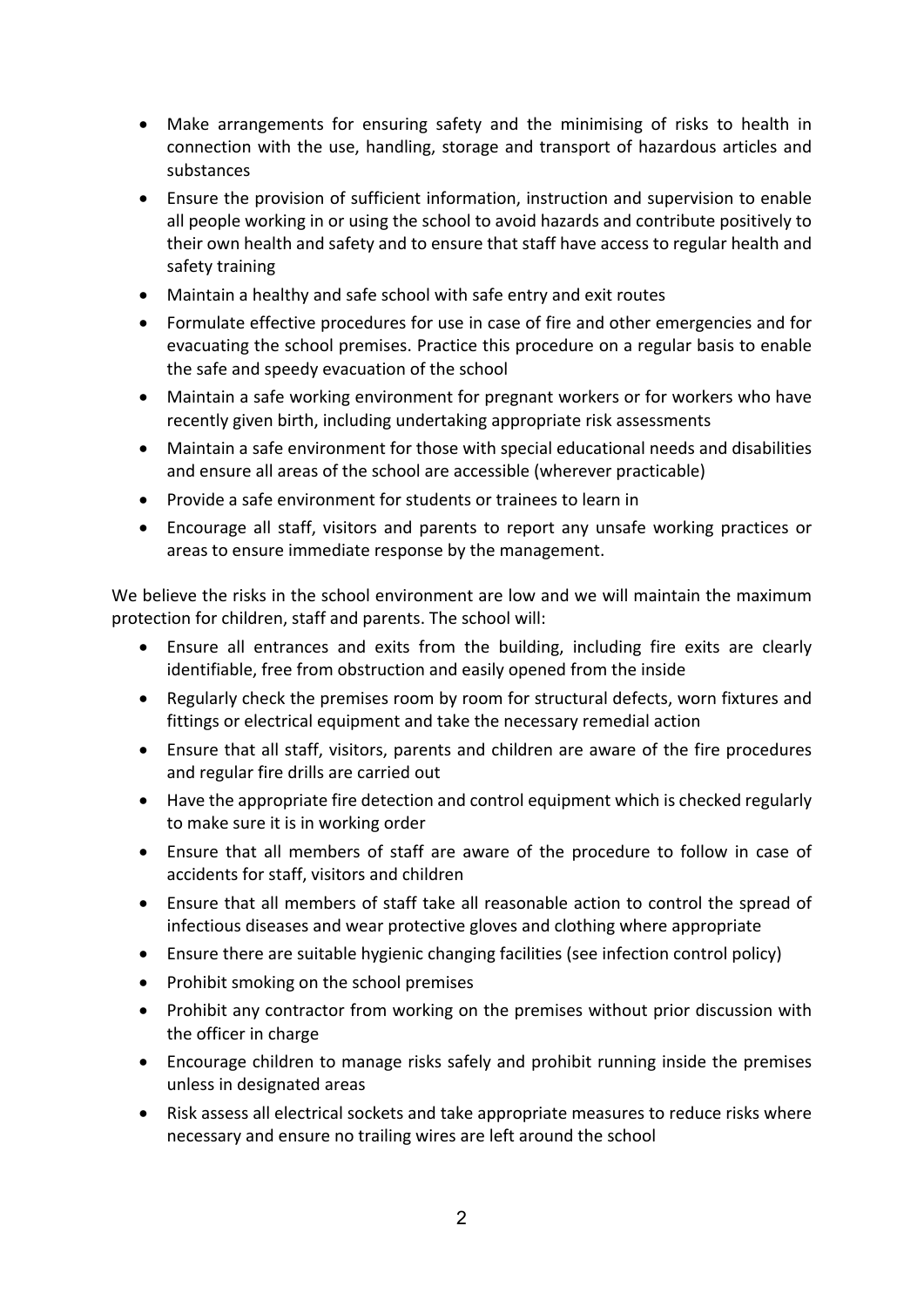## *Grantham Farm Montessori School & The Children's House*

- Ensure all cleaning materials are placed out of the reach of children and kept in their original containers
- Wear protective clothing when cooking or serving food
- Prohibit certain foods that may relate to children's allergies, e.g. nuts are not allowed in the school
- We follow the EU Food Information for Food Consumers Regulations (EU FIC). These rules are enforced in the UK by the Food Information Regulations 2014 (FIR). We identify the 14 allergens listed by EU Law that we use as ingredients in any of the dishes we provide to children and ensure that all parents are informed
- Follow the allergies and allergic reactions policy for children who have allergies
- Ensure risk assessments are undertaken on the storage and preparation of food produce within the school
- Familiarise all staff and visitors with the position of the first aid boxes and ensure all know who the appointed first aiders are
- Provide appropriately stocked first aid boxes and check their contents regularly
- Ensure children are supervised at all times
- Take all reasonable steps to prevent unauthorised persons entering the premises and have an agreed procedure for checking the identity of visitors
- Ensure no student or volunteer is left unsupervised at any time
- Ensure staff paediatric first aid certificates are on display (or made available to parents).

#### **Responsibilities**

The designated Health and Safety Officer in the school is **Tiegan Browning**

The employer has overall and final responsibility for this policy being carried out at: Grantham Farm Montessori School, Inhurst Lane, Baughurst, RG26 5JS

The deputy head teacher will be responsible in her absence.

All employees have the responsibility to cooperate with senior staff and the head teacher to achieve a healthy and safe school and to take reasonable care of themselves and others. Neglect of health and safety regulations/duties will be regarded as a disciplinary matter (see separate policy on disciplinary procedures).

Whenever a member of staff notices a health or safety problem which they are not able to rectify, they must immediately report it to the appropriate person named above. Parents and visitors are requested to report any concerns they may have to the head teacher.

Daily contact, weekly staff meetings and health and safety meetings provide consultation between management and employees. This will include health and safety matters.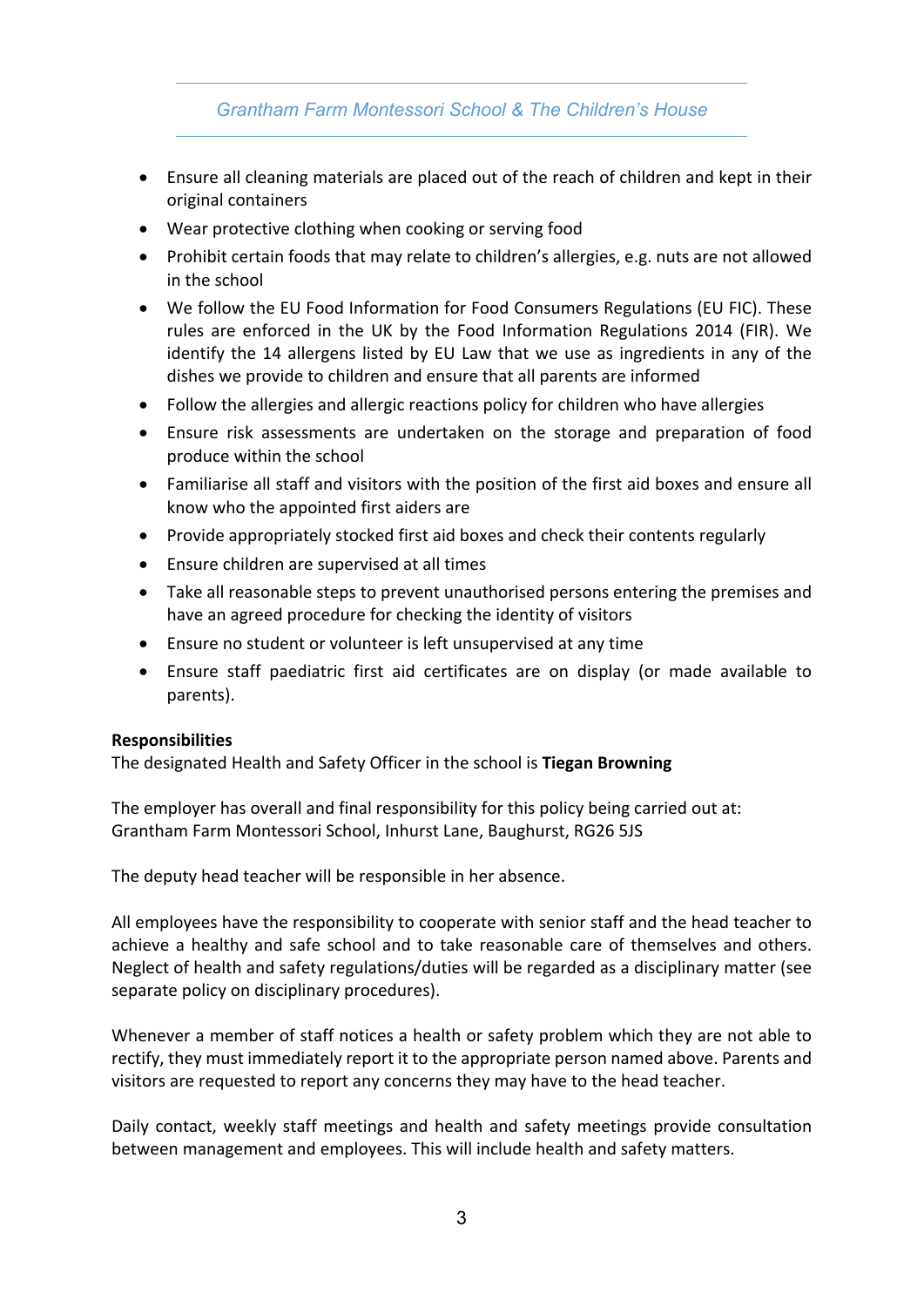### **Health and safety training**

Person responsible for monitoring staff training is Lucy Parkinson Gadd. Health and safety is covered in all induction training for new staff.

#### **Training table:**

| Area                                                                   | <b>Training required</b> | Who                                                  |
|------------------------------------------------------------------------|--------------------------|------------------------------------------------------|
| Paediatric First aid                                                   | Course                   | All staff                                            |
| Dealing with blood                                                     | In house training/course | All staff and students                               |
| Safeguarding/Child protection                                          | In house training/course | All staff and students                               |
| Risk assessment                                                        | In house training/course | All staff                                            |
| Fire safety procedures                                                 | In house training/course | All staff and students                               |
| Use of fire extinguisher                                               | In house training/course | All staff where possible                             |
| Food hygiene                                                           | In house training/course | Anyone involved in<br>preparing and handling<br>food |
| Allergy awareness                                                      | In house training/course | All staff and students                               |
| Manual handling (inc. in health<br>and safety training)                | In house training/course | All staff and students                               |
| Stress awareness and<br>management                                     | In house training/course | All staff                                            |
| Fire warden duties                                                     | <b>External course</b>   | Fire Warden                                          |
| Medication requiring technical<br>or medical knowledge e.g. Epi<br>Pen | <b>External course</b>   | As required                                          |
| <b>SENCO</b>                                                           | <b>HCC training</b>      | <b>SENCO</b>                                         |
| Supervision and appraisal                                              | <b>External course</b>   | Head teacher & deputies                              |

At present at least one member of staff on duty MUST hold a full paediatric First Aid certificate in the school and when on outings. In addition to this, all newly qualified entrants to the early years workforce who have completed a level 2 and/or level 3 qualification on or after 30 June 2016, must also have either a full PFA or an emergency PFA certificate within three months of starting work in order to be included in the required staff: child ratios at level 2 or level 3 in an early years setting

All trained first aiders must be listed in the first aid policy.